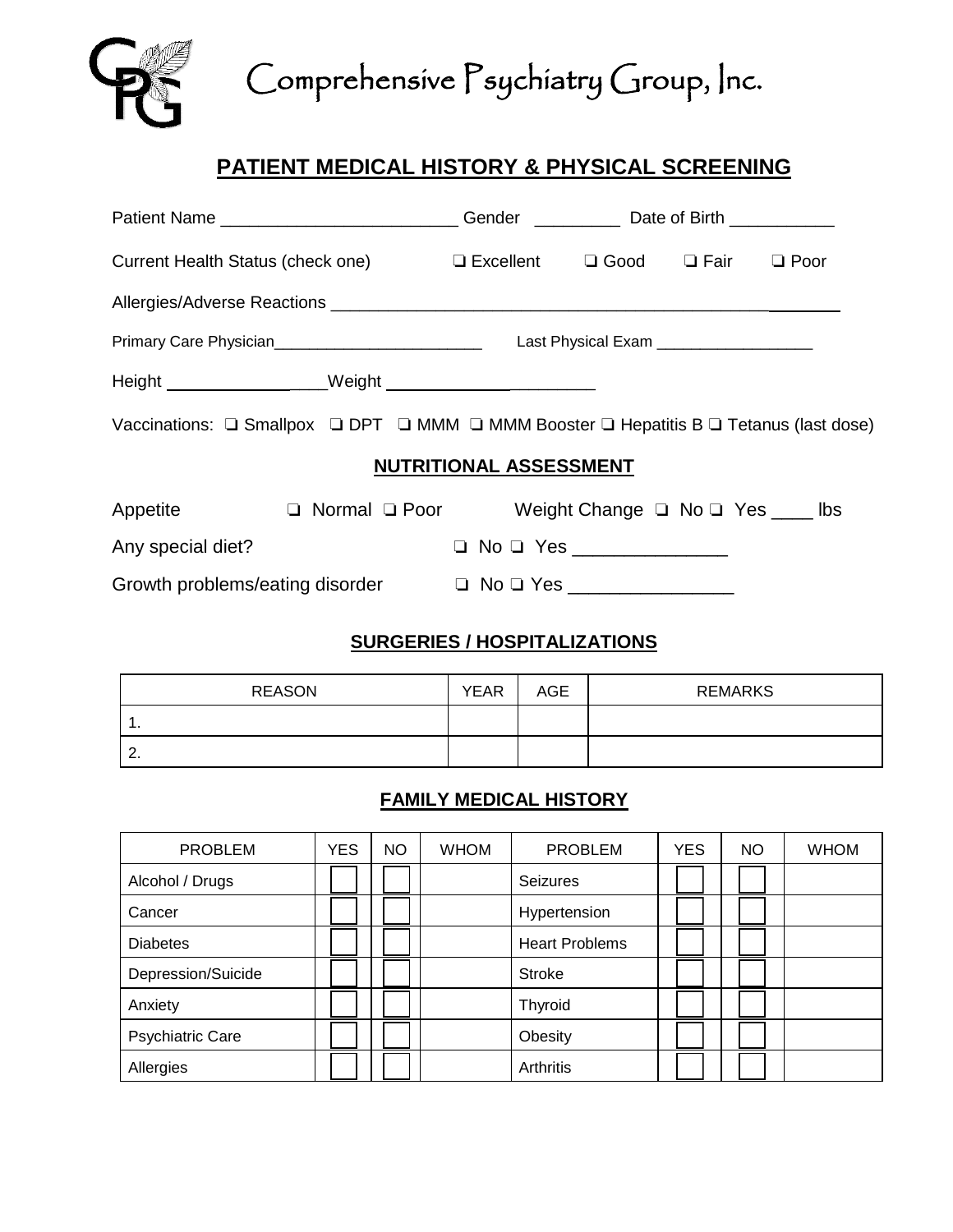

Comprehensive Psychiatry Group, Inc.

# **System Review /Medical Conditions**

|                                | <b>Now</b>                       | Past |                             | <b>Now</b> | Past |                           | <b>Now</b> | Past |
|--------------------------------|----------------------------------|------|-----------------------------|------------|------|---------------------------|------------|------|
| <b>Food Cravings</b>           |                                  |      | <b>Heart Attack</b>         |            |      | Itching / Rash            |            |      |
| <b>Sleep Difficulty</b>        |                                  |      | * Chest Pain                |            |      | Jaundice                  |            |      |
| Headaches                      |                                  |      | <b>Stroke</b>               |            |      | <b>Excessive Sweating</b> |            |      |
| Migraine / Tension             |                                  |      | Nausea / Vomiting           |            |      | * Chronic Pain            |            |      |
| * Seizures                     |                                  |      | <b>Abdominal Pain</b>       |            |      | Diabetes / Insulin        |            |      |
| <b>Dizziness</b>               |                                  |      | Heartburn                   |            |      | Asthma                    |            |      |
| * Blackouts                    |                                  |      | Diarrhea                    |            |      | Alcoholism                |            |      |
| Anxiety                        |                                  |      | Constipation                |            |      | Drug Abuse/Addiction      |            |      |
| Depression                     |                                  |      | * Irregular Bleeding        |            |      | Neurological Disease      |            |      |
| Eye Problems                   |                                  |      | <b>Painful Menstruation</b> |            |      | Irritable Bowel / Colitis |            |      |
| <b>Hearing Problems</b>        |                                  |      | * Vaginal Discharge         |            |      | Fatigue / Exhaustion      |            |      |
| Ear Infections                 |                                  |      | * Breast Lumps              |            |      | <b>Grinding Teeth</b>     |            |      |
| Sinus Infections               |                                  |      | <b>Burning Urination</b>    |            |      | Stiff / Painful Neck      |            |      |
| * Frequent Nose Bleeds         |                                  |      | * Penis Discharge           |            |      | <b>Thyroid Problems</b>   |            |      |
| <b>Speech Difficulties</b>     |                                  |      | <b>Bladder Infections</b>   |            |      | Kidney Disease            |            |      |
| <b>Swallowing Difficulties</b> |                                  |      | Arthritis                   |            |      | Cancer                    |            |      |
| * Shortness of Breath          | Joint Pain / Swelling<br>(Type): |      |                             |            |      |                           |            |      |
| Persistent Cough               |                                  |      | <b>Tumors</b>               |            |      | Bed-wetting               |            |      |
| Smoker # Packs Day ___         |                                  |      | * Paralysis                 |            |      | Soiling                   |            |      |
| <b>High Blood Pressure</b>     |                                  |      | * Loss of Sensation         |            |      | Ticks / Twitches          |            |      |
|                                |                                  |      | Hair Pulling / Twisting     |            |      |                           |            |      |

• **= Triggers an immediate need for Physical Screening with PCP / Specialist**

## **REPRODUCTIVE HEALTH Q N/A**

Age at Puberty \_\_\_\_\_ ❏ N/A Pregnancies \_\_\_\_\_\_\_ Menopause \_\_\_\_\_

Completed by: (Patient / Parent Name) \_ \_\_\_\_\_\_\_\_\_\_ Date \_\_\_\_\_\_\_\_\_\_\_

\_\_\_\_\_\_\_\_\_\_\_\_\_\_\_\_\_\_\_\_\_\_\_\_ **Patient** Communication of the Communication of the Communication of the Communication of the Communication of the Communication of the Communication of the Communication of the Communication of the Communication of the Co

**Please complete the next page if patient is 18 years or younger**